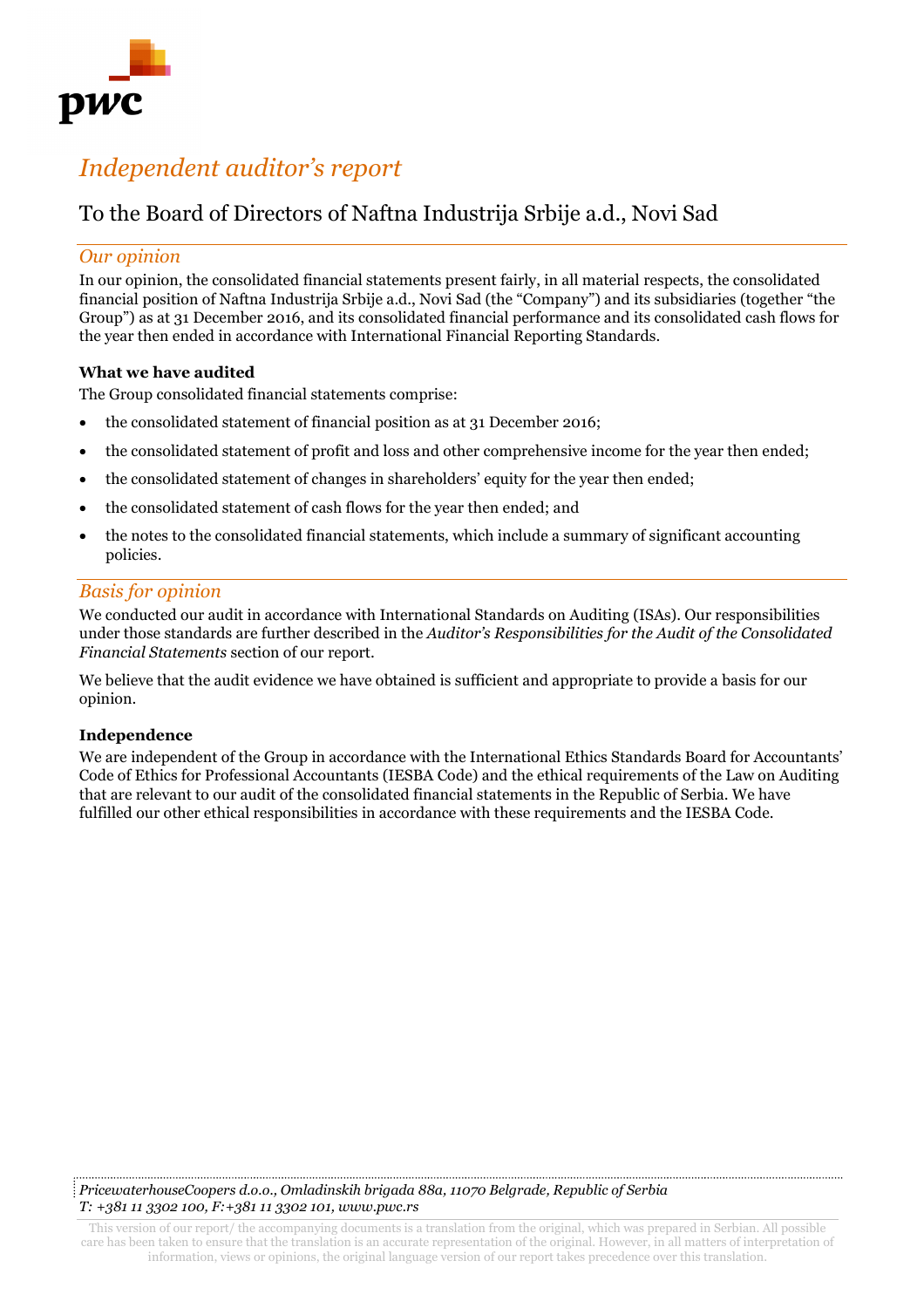

# *Our audit approach*

#### **Overview**

| ludit scone<br>Key audit<br>matters | We set the overall group materiality at 1,698,000 thousand Serbian dinars<br>٠<br>(hereafter "RSD"), which represents 5% of five years average profit before tax.                                                 |
|-------------------------------------|-------------------------------------------------------------------------------------------------------------------------------------------------------------------------------------------------------------------|
|                                     | We conducted audit work at 9 reporting units in 4 countries.<br>$\bullet$                                                                                                                                         |
|                                     | The group engagement team was auditing Serbian subsidiaries, while PwC<br>$\bullet$<br>network firms in Bulgaria, Romania and Bosnia and Herzegovina audited NIS<br>foreign subsidiaries in respective countries. |
|                                     | Our audit scope addressed 98% of the Group's revenues and 100% of the Group's<br>$\bullet$<br>absolute value of underlying profit before tax.                                                                     |
|                                     | Recoverability of carrying amount of property, plant and equipment<br>Estimation of decommissioning and environmental protection provisions                                                                       |

We designed our audit by determining materiality and assessing the risks of material misstatement in the consolidated financial statements. In particular, we considered where management made subjective judgements; for example, in respect of significant accounting estimates that involved making assumptions and considering future events that are inherently uncertain. As in all of our audits, we also addressed the risk of management override of internal controls, including among other matters consideration of whether there was evidence of bias that represented a risk of material misstatement due to fraud.

#### **Materiality**

The scope of our audit was influenced by our application of materiality. An audit is designed to obtain reasonable assurance whether the consolidated financial statements are free from material misstatement. Misstatements may arise due to fraud or error. They are considered material if individually or in aggregate, they could reasonably be expected to influence the economic decisions of users taken on the basis of the consolidated financial statements.

Based on our professional judgement, we determined certain quantitative thresholds for materiality, including the overall group materiality for the consolidated financial statements as a whole as set out in the table below. These, together with qualitative considerations, helped us to determine the scope of our audit and the nature, timing and extent of our audit procedures and to evaluate the effect of misstatements, if any, both individually and in aggregate on the consolidated financial statements as a whole.

| <b>Overall group materiality</b>                          | RSD 1,698,000 thousand                                                                                                                                                                                                                                                                                                                                                                                                                          |
|-----------------------------------------------------------|-------------------------------------------------------------------------------------------------------------------------------------------------------------------------------------------------------------------------------------------------------------------------------------------------------------------------------------------------------------------------------------------------------------------------------------------------|
| How we determined it                                      | 5% of five-year average profit before taxation                                                                                                                                                                                                                                                                                                                                                                                                  |
| <b>Rationale for the materiality</b><br>benchmark applied | Given that current year profit before taxation has been materially<br>impacted by volatility of the market price of crude oil, we determined<br>that our materiality should be based on five-year average profit before<br>taxation, which is more representative of sustained business<br>performance. We have chosen 5% which is consistent with quantitative<br>materiality thresholds used for profit-oriented companies in this<br>sector. |

We agreed with the Audit Committee that we would report to them misstatements identified during our audit above RSD 85,000 thousand as well as misstatements below that amount that, in our view, warranted reporting for qualitative reasons.

This version of our report/ the accompanying documents is a translation from the original, which was prepared in Serbian. All possible care has been taken to ensure that the translation is an accurate representation of the original. However, in all matters of interpretation of information, views or opinions, the original language version of our report takes precedence over this translation.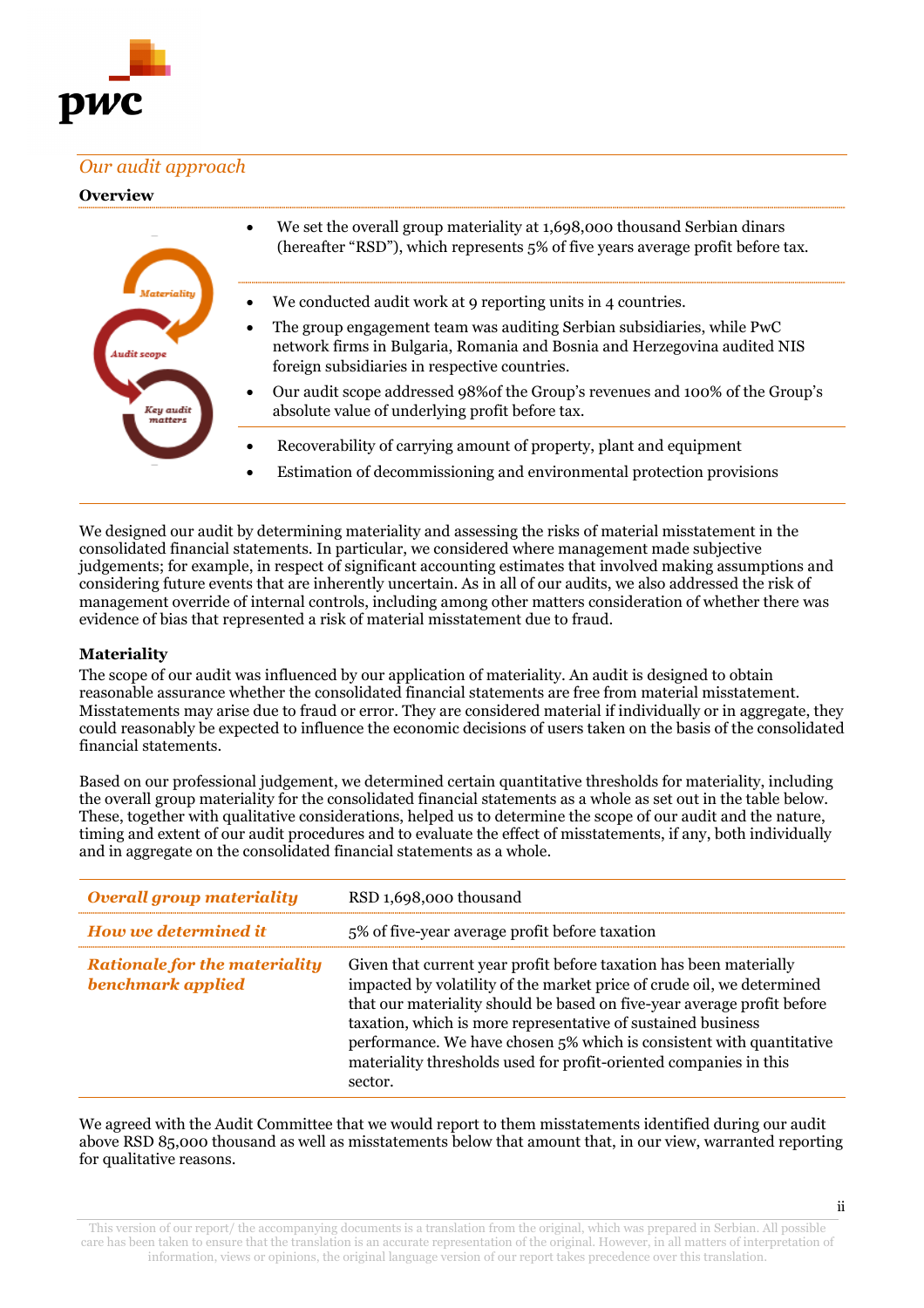

#### **Key audit matters**

Key audit matters are those matters that, in our professional judgment, were of most significance in our audit of the consolidated financial statements of the current period. These matters were addressed in the context of our audit of the consolidated financial statements as a whole, and in forming our opinion thereon, and we do not provide a separate opinion on these matters.

#### *Recoverability of carrying amount of property, plant and equipment*

Impact of recent crude oil volatility is disclosed in the Note 3.8 to the consolidated financial statements. During 2016, the spot price of Brent crude oil has remained low compared to 2015, averaging 41 United States dollars for the barrel (2015: \$55/b) (Hereafter referred to as "USD").

The recoverability of the carrying amount of property, plant and equipment, which amounts to RSD 253,760,267 thousand, is dependent upon the future cash flows of the business. Bearing in mind the generally long-lived nature of the Group's property, plant and equipment, the most critical assumption is management's view on the long-term oil price outlook, beyond the next three to four years.

At the beginning of 2016, due to significantly low prices (spot price went low as \$27/b), management concluded that a downward revision was required to NIS's long-term oil price outlook. Additionally, impairment triggers were also identified as a result of lower investments in exploration and evaluation assets.

The revision of the price outlook and change in investment decisions triggered the management's assessment of recoverability of property, plant and equipment.

This testing was performed by management for relevant cash generating units (CGUs) during the fourth quarter 2016, and we focused on this area due to significance of the financial statement line and involvement of high degree judgment and estimation uncertainty of the future business results, growth rates, commodity prices, discount rates and etc.

**Key audit matter How our audit addressed the Key audit matter**

We first assessed management's macroeconomic assumptions, which include both short-term and longterm views on commodity prices, inflation rates and discount rates. The price assumptions underlying management's asset recoverability models represent a critical judgement in the process. We compared the short-term price assumptions used by management to the market forward curves.

We also compared the short and long-term assumptions, mainly weighted average cost of capital ("WACC"), used by management for discounting future cash flows, to the WACC derived by PwC valuation experts. and projections of fuel markets growth in Southeast Europe ("SEE") with views published by respected industry bodies, which provided a range of relevant third-party data points.

Furthermore, we compared the growth rates, profitability and capital expenditure levels ("CAPEX") to other vertically integrated companies in SEE and in the world.

We have completed independent sensitivity analyses on projections of crude oil market prices and WACC rate used to assess the variances that may reasonably arise.

We found the assumptions as well as managements' conclusions to be consistent with our expectations and no exception have been noted.'

This version of our report/ the accompanying documents is a translation from the original, which was prepared in Serbian. All possible care has been taken to ensure that the translation is an accurate representation of the original. However, in all matters of interpretation of information, views or opinions, the original language version of our report takes precedence over this translation.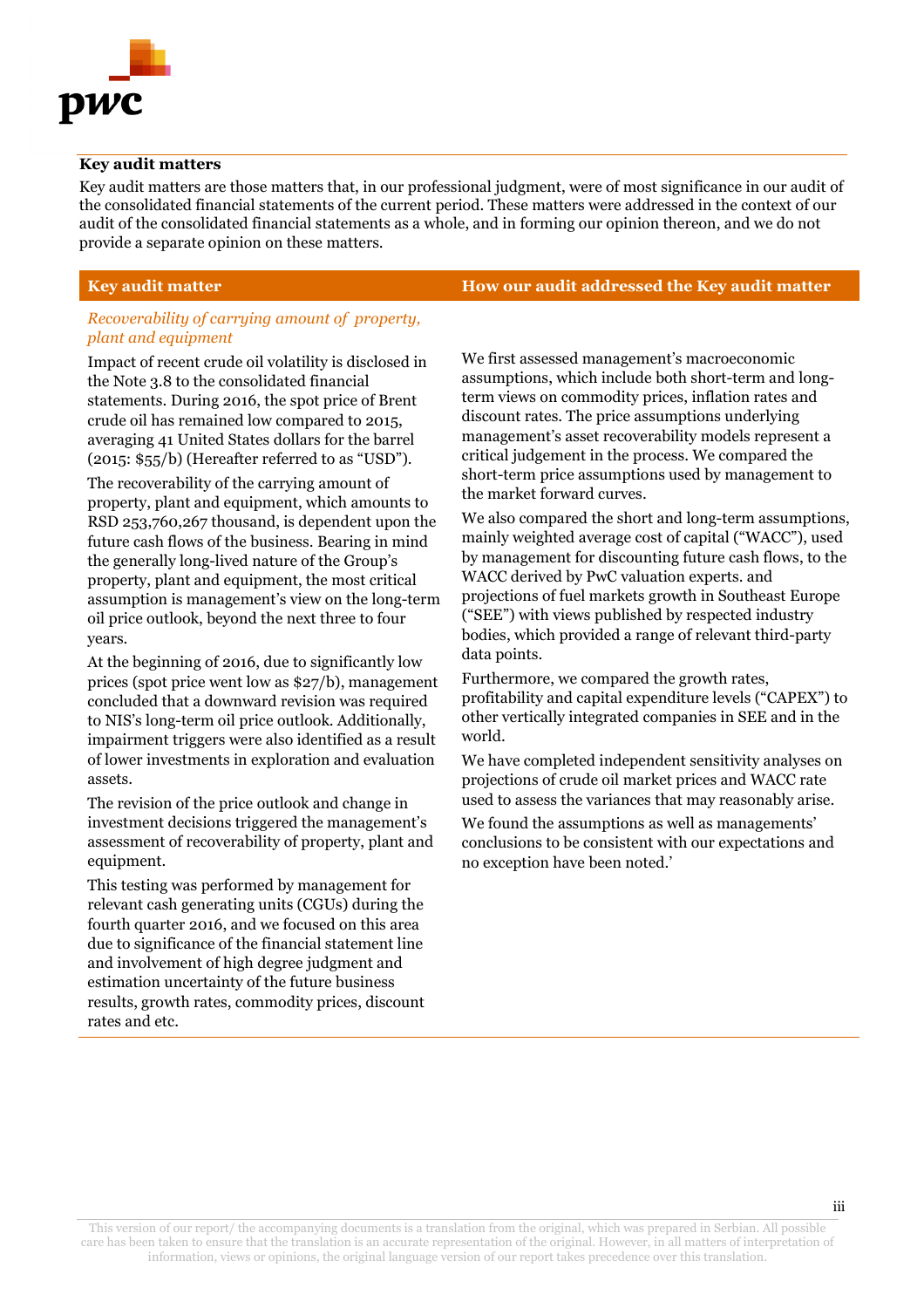

#### *Estimation of decommissioning and environmental protection provisions*

Provisions associated with decommissioning and restoration are disclosed in Note 24 to the Consolidated Financial Statements; a description of the accounting policy and key judgements and estimates is included in Note 2 and Note 3.

The calculation of decommissioning and environmental protection provisions requires significant management judgement because of the inherent complexity in estimating future costs.

The decommissioning of oil and gas infrastructure is an evolving activity and consequently there is limited historical precedent against which to benchmark estimates of future costs. These factors increase the complexity involved in determining accurate accounting provisions that are material to the Group's consolidated statement of financial position.

Management reviews decommissioning and environmental protection provisions on an annual basis for exploration and evaluation assets as well for refining assets. This review incorporates the effects of any changes in local regulations, management's expected approach to decommissioning, cost estimates, discount rates, and the effects of changes in exchange rates.

We critically assessed management's annual review of provisions recorded. In particular, we focused on those assets where changes to the cost estimate directly impact the consolidated statement of comprehensive income rather than being recognised as an asset.

Testing involved understanding of the mandatory or constructive obligations with respect to the decommissioning of each asset based on the estimated useful life of assets and relevant cost to complete restoration.

As part of our testing we considered the competence and objectivity of the experts who produced the cost estimates. Of particular note, we performed procedures on the decommissioning and environmental protection provisions recorded for all production wells on the territory of Serbia, which represents the largest part of total decommissioning and environmental protection provision of the Group.

Our procedures confirmed that management's estimate of future decommissioning and restoration costs are appropriate.

### **How we tailored our group audit scope**

We tailored the scope of our audit to ensure that we performed enough work to be able to give an opinion on the consolidated financial statements as a whole, taking into account the geographic and management structure of the Group, the accounting processes and controls, and the industry in which the Group operates.

In establishing the scope of our audit work, we determined the nature and extent of work to be performed both at the reporting units and at the consolidated level. Where the work is performed by the local reporting unit auditors, we perform consolidated level oversight and review procedures to ensure sufficient evidence has been obtained to support our opinion on the consolidated financial statements taken as a whole. All local reporting unit audits are undertaken by PwC network firms.

Our approach to determining the scope of the audit of NIS is a three-step process whereby reporting units are deemed to be within the scope for audit testing based on meeting one or more of the following criteria:

- 1) Significant contribution, greater than 5%, to income before taxation, revenue or total assets. These reporting units are subject to full scope audits;
- 2) The presence of a significant risk, either at the reporting unit as a whole or relating to a specific financial statement line item. This includes financial statement line items impacted by the risks of material misstatement identified in our planning and reported on in our areas of focus below; or
- 3) The most significant other reporting units that enable us to satisfy our coverage criteria on each financial statement line item and to add elements of unpredictability in our scope.

Based on this process, we identified 9 reporting units in four countries that, in our view, required directed audit procedures over specific financial statement line items. Together, these reporting units accounted for 98% of revenue and 98% of total assets.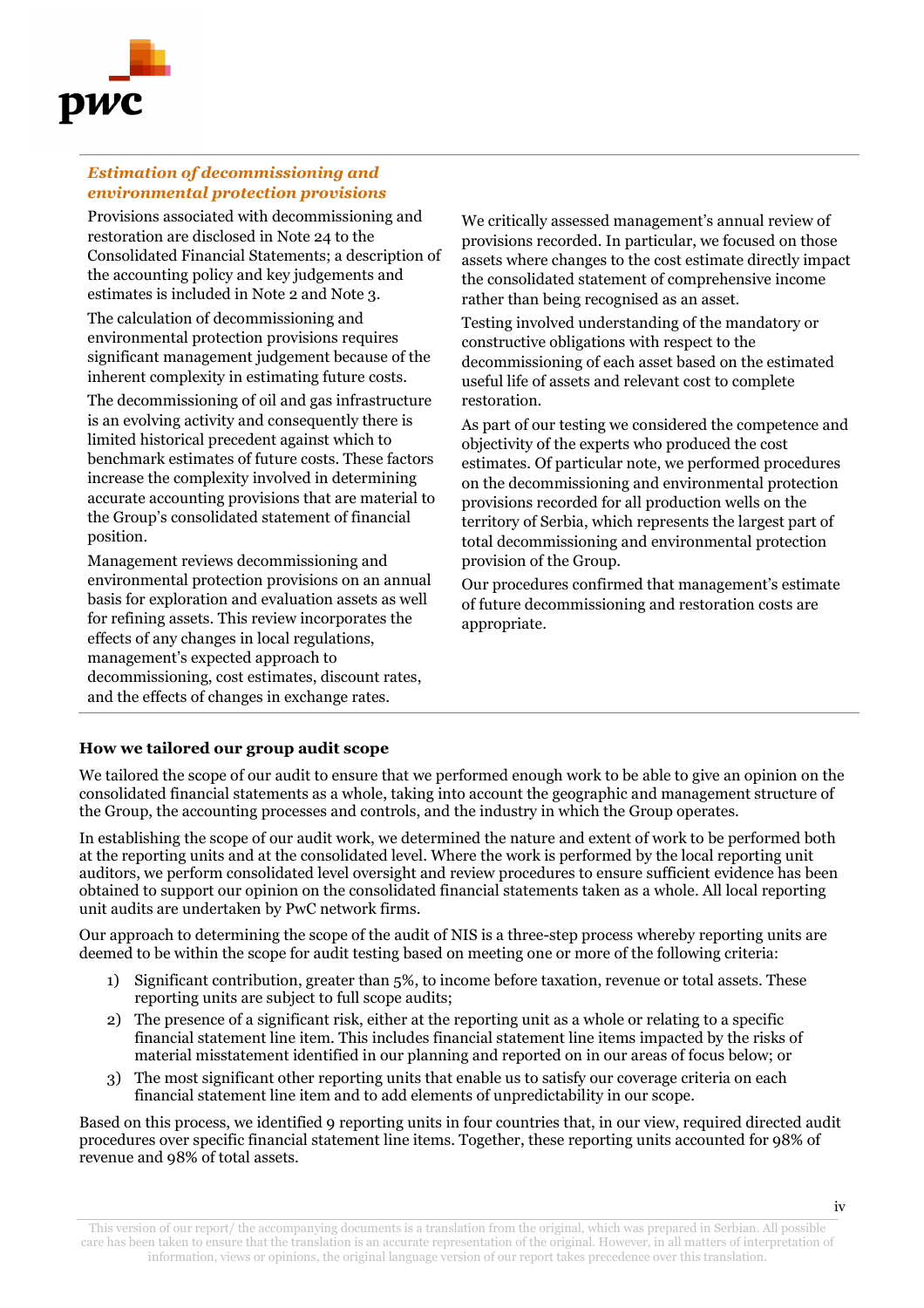

As a result of its structure and size, NIS also has several small reporting units that are individually immaterial but, in aggregate, make up a material portion of its profit before taxation, revenue or total assets. These are covered by the work that we perform at the consolidated level, which includes three main components:

- 1) Overall analytical review procedures: A significant proportion of the remaining reporting units not selected for procedures at an individual component level were subject to analysis of year-on-year movements at the consolidated level, with a focus on higher risk balances and unusual movements. Those reporting units not subject to the above overall analytical review procedures were individually, and in the aggregate, immaterial.
- 2) Tests of financial systems, processes and controls: We tested pervasive controls applied at the consolidated level. Additionally, NIS has five reporting units which are located in Serbia and which are under direct control of NIS management. Our audit work, in which we tested the design and operating effectiveness of systems and controls at these locations, was led by our group audit team. The results from this testing are reviewed throughout the year and considered in our continuous update of group audit scope.
- 3) Testing of specific transactions: In addition, at the consolidated level we performed specific transaction testing, including impairment of goodwill, litigations and confirmations of cash and cash equivalents balances.

#### *Other information*

Management is responsible for the other information. The other information comprises the Annual report (but does not include the consolidated financial statements and our auditor's report thereon), which is expected to be made available to us after the date of this auditor's report.

Our opinion on the consolidated financial statements does not cover the other information and we will not express any form of assurance conclusion thereon.

In connection with our audit of the consolidated financial statements, our responsibility is to read the other information identified above when it becomes available and, in doing so, consider whether the other information is materially inconsistent with the consolidated financial statements or our knowledge obtained in the audit, or otherwise appears to be materially misstated.

# *Responsibilities of management and those charged with governance for the consolidated financial statements*

Management is responsible for the preparation and fair presentation of the consolidated financial statements in accordance with International Financial Reporting Standards and for such internal control as management determines is necessary to enable the preparation of consolidated financial statements that are free from material misstatement, whether due to fraud or error.

In preparing the consolidated financial statements, management is responsible for assessing the Group's ability to continue as a going concern, disclosing, as applicable, matters related to going concern and using the going concern basis of accounting unless management either intends to liquidate the Group or to cease operations, or has no realistic alternative but to do so.

Those charged with governance are responsible for overseeing the Group's financial reporting process.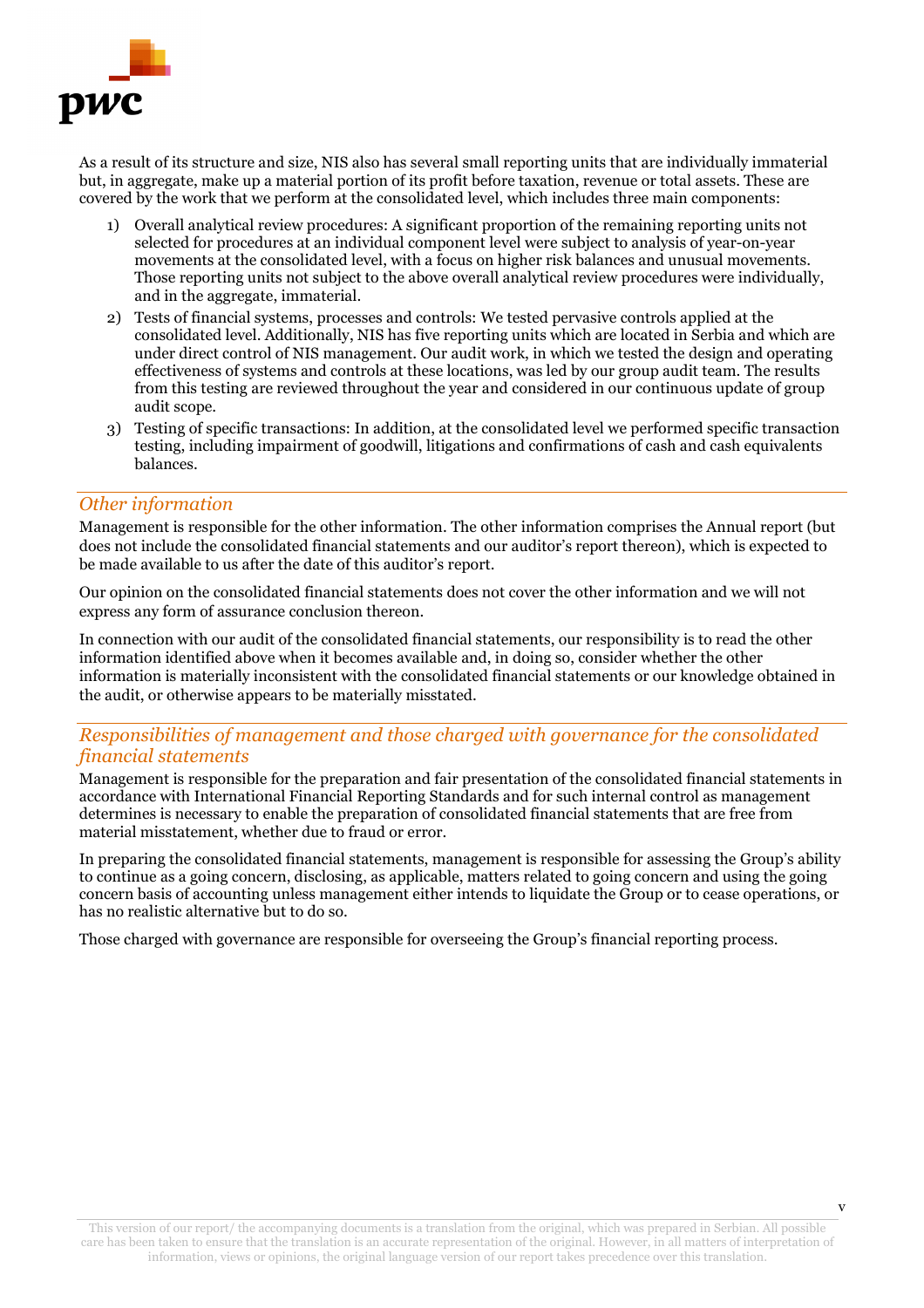

# *Auditor's responsibilities for the audit of the consolidated financial statements*

Our objectives are to obtain reasonable assurance about whether the consolidated financial statements as a whole are free from material misstatement, whether due to fraud or error, and to issue an auditor's report that includes our opinion. Reasonable assurance is a high level of assurance, but is not a guarantee that an audit conducted in accordance with ISAs will always detect a material misstatement when it exists. Misstatements can arise from fraud or error and are considered material if, individually or in the aggregate, they could reasonably be expected to influence the economic decisions of users taken on the basis of these consolidated financial statements.

As part of an audit in accordance with ISAs, we exercise professional judgment and maintain professional scepticism throughout the audit. We also:

- Identify and assess the risks of material misstatement of the consolidated financial statements, whether due to fraud or error, design and perform audit procedures responsive to those risks, and obtain audit evidence that is sufficient and appropriate to provide a basis for our opinion. The risk of not detecting a material misstatement resulting from fraud is higher than for one resulting from error, as fraud may involve collusion, forgery, intentional omissions, misrepresentations, or the override of internal control.
- Obtain an understanding of internal control relevant to the audit in order to design audit procedures that are appropriate in the circumstances, but not for the purpose of expressing an opinion on the effectiveness of the Group's internal control.
- Evaluate the appropriateness of accounting policies used and the reasonableness of accounting estimates and related disclosures made by management.
- Conclude on the appropriateness of management's use of the going concern basis of accounting and, based on the audit evidence obtained, whether a material uncertainty exists related to events or conditions that may cast significant doubt on the Group's ability to continue as a going concern. If we conclude that a material uncertainty exists, we are required to draw attention in our auditor's report to the related disclosures in the consolidated financial statements or, if such disclosures are inadequate, to modify our opinion. Our conclusions are based on the audit evidence obtained up to the date of our auditor's report. However, future events or conditions may cause the Group to cease to continue as a going concern.
- Evaluate the overall presentation, structure and content of the consolidated financial statements, including the disclosures, and whether the consolidated financial statements represent the underlying transactions and events in a manner that achieves fair presentation.
- Obtain sufficient appropriate audit evidence regarding the financial information of the entities or business activities within the Group to express an opinion on the consolidated financial statements. We are responsible for the direction, supervision and performance of the group audit. We remain solely responsible for our audit opinion.

We communicate with those charged with governance regarding, among other matters, the planned scope and timing of the audit and significant audit findings, including any significant deficiencies in internal control that we identify during our audit.

We also provide those charged with governance with a statement that we have complied with relevant ethical requirements regarding independence, and to communicate with them all relationships and other matters that may reasonably be thought to bear on our independence, and where applicable, related safeguards.